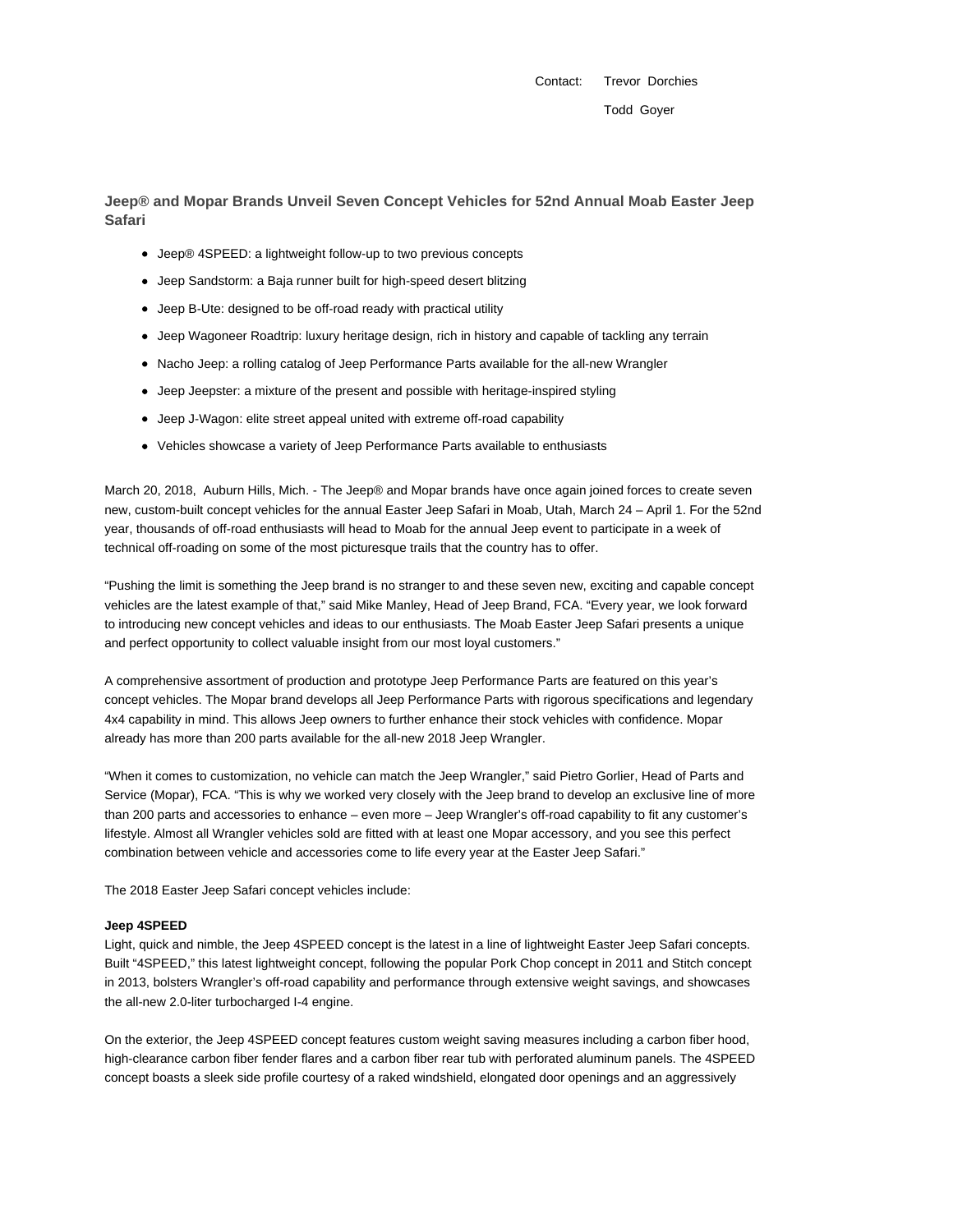swept back custom cage. The rear of the concept utilizes custom, lightweight bodywork, and because of the combined weight savings, 4SPEED's ride height is two inches higher than a stock Wrangler.

In addition to being lightweight, overall length has been shortened by 22 inches while leaving the wheelbase at its stock length, resulting in increased approach and departure angles.

For even more capability, Jeep 4SPEED features Dana 44 front and rear axles with a 4.10 gear ratio and 18-inch lightweight monoblock wheels wrapped in 35-inch BF Goodrich Mud Terrain tires.

The interior features a customized instrument panel, and re-trimmed front seats, while the rear seats have been removed and a welding curtain has been repurposed as a bikini top. The floor has been bedlined and the foot wells have been replaced with perforated aluminum panels.

The Jeep 4SPEED is powered by a 2.0-liter I-4 turbocharged engine, mated to an eight-speed automatic transmission.

### **Jeep Sandstorm**

Inspired by Baja desert racers, the Jeep Sandstorm concept is all about blitzing long, sandy straightaways while still being capable of handling the daily driving duties. To accomplish this, the Sandstorm features off-road hardware that will handle both with ease, including an extreme-duty suspension system and a powertrain with excess power on tap.

To fit the Baja look, the exterior features custom styling cues including a vented carbon fiber hood, vented high clearance front and rear fender flares and a cage that includes a rear mounted lay down style spare tire carrier. The exterior handles and swing gate have been removed while the rear doors have been chopped for a cleaner look.

Other custom Baja-inspired touches include high clearance front and rear tube bumpers, modified rock rails, an integrated on-board air compressor, race-style fuel filler, KC Carbon series front auxiliary lights and a chase light.

The front axle has been moved forward four inches and utilizes a heavy-duty longarm four-link suspension and track bar. The rear axle has been moved back two inches and utilizes a triangulated trailing arm four-link suspension. The longer wheelbase allows for increased high-speed stability. Custom coilovers and bypass shocks allow the front wheels to travel 14 inches while the rear wheels can travel up to 18 inches.

For even more capability, the Jeep Sandstorm concept includes heavy-duty front and rear Dynatrac 60 axles with a 5.38 gear ratio, 17-inch beadlock wheels and 39.5-inch BF Goodrich Krawler tires.

The Baja race truck theme continues throughout the interior, which features a custom cage that integrates the chassis, leather-trimmed front seats and unique low-back racing bucket seats in the rear. A racing-inspired cluster and 7-inch off-road GPS unit handle navigation while independent rocker switches control on-board electronics, air compressor and axle lockers. The Sandstorm concept sheds all plastic trim and carpet in favor of a bedlined floor.

The Jeep Sandstorm is powered by a 6.4-liter V-8 engine from the Mopar performance catalog and is mated to a sixspeed manual transmission.

## **Jeep B-Ute**

The Jeep B-Ute concept is equipped with a variety of Jeep Performance Parts for the ultimate off-road adventure.

The Jeep B-Ute's exterior features unique front and rear fascias and upper grille area, a hood with heat extractors, and wider flares.

Jeep Performance Parts featured on the B-Ute concept include a 1.5-inch lift kit, a roof rack and rock rails. The Jeep B-Ute's off-road capabilities are increased by using 17-inch wheels with a 30-millimeter offset, wrapped in BF Goodrich T/A Baja Champion tires.

Inside, the B-Ute features custom trimmed seats with Mineral inserts, a Carbonite finish on the shifter, speaker and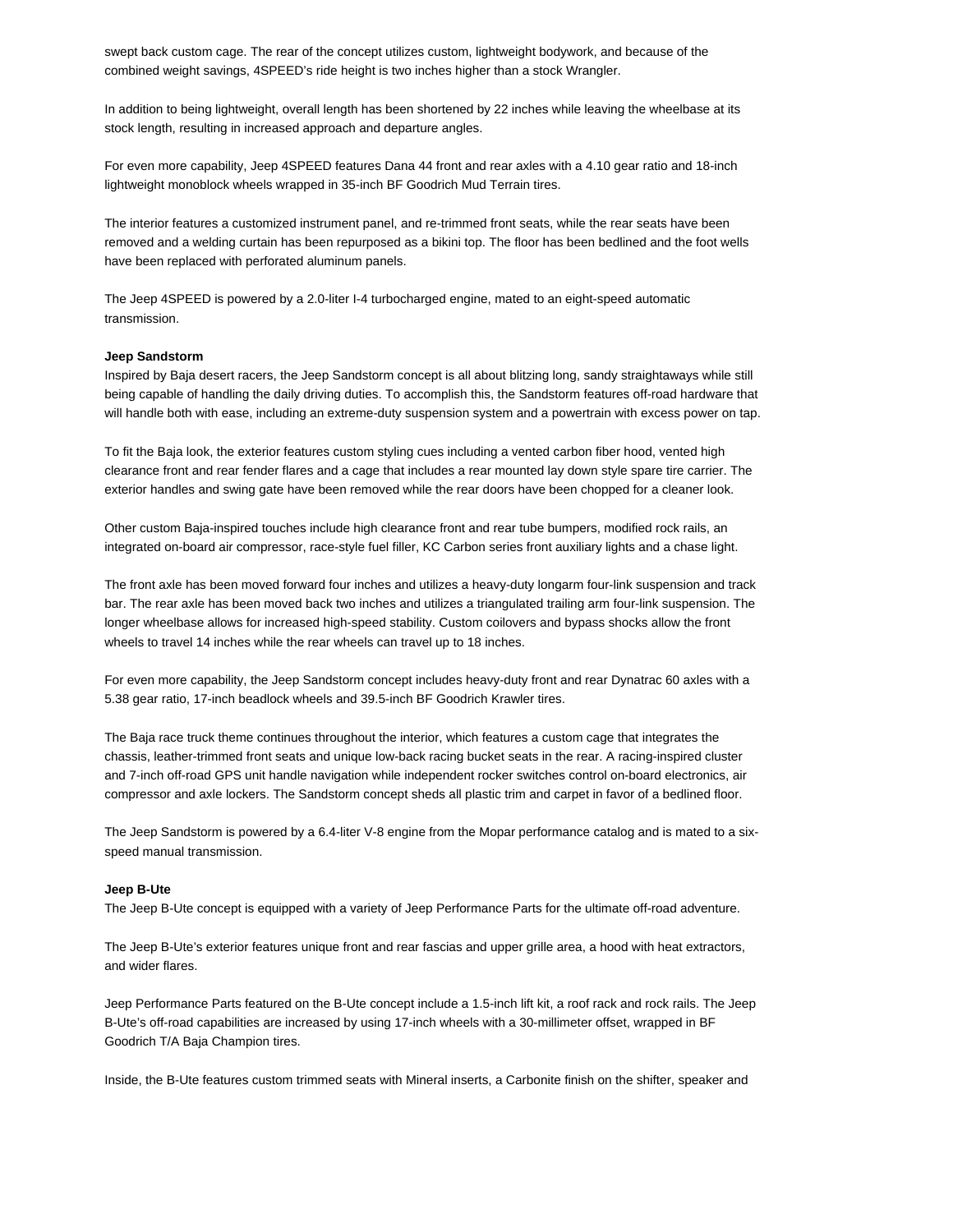vent surrounds, Piano Black inserts, a MOLLE system on the back of the front seats, and Mopar all-weather floor mats.

The Jeep B-Ute is powered by a 2.4-liter Tigershark engine, mated to a nine-speed automatic transmission.

# **Jeep Wagoneer Roadtrip**

The Jeep Wagoneer Roadtrip stirs up nostalgic memories of going to Yellowstone National Park on a summer family vacation. This particular Wagoneer retains its heritage and charm as it continues to utilize its original steel body, while the chassis and drivetrain have been updated.

The wheelbase has been stretched five inches, and the body has been updated to accept the additional length, a wider track and custom fender flares. Other subtle exterior styling tweaks include reshaped wheel wells, bumpers and integrated rock rails. A razor grille freshens the look up front, while Bottle Green architectural glass replaces the original pieces.

The Wagoneer's off-road capability has been bolstered courtesy of a boxed and reinforced frame, Dana 44 front and rear axles with lockers, four-link suspension with coilover springs, and 17-inch steel wheels wrapped in 33-inch BF Goodrich Mud-Terrain tires.

Inside, the Wagoneer features original front and rear bench seats, door panels, kick and rear panels, all trimmed in Oxblood-colored leather. A wicker headliner gives the Wagoneer an open, lighter feel and the floor has been bedlined. Additional interior details include a custom cooler fashioned from period-correct luggage, and a tool box created from the valve cover of this Wagoneer's original 230 Tornado OHC-6 engine.

Known as the original luxury 4x4, this 1965 Jeep Wagoneer is rich with heritage and is built to scale the trails of Moab or cruise the vast highways of the western states. Built from 1963 to 1991, the Wagoneer was the first four-wheeldrive vehicle mated to an automatic transmission, pioneering the first modern SUV. The classic Jeep Wagoneer is a beloved icon and continues to enjoy a robust following of enthusiasts worldwide.

The Jeep Wagoneer heritage vehicle is powered by a 5.7-liter V-8 and is mated to a four-speed automatic transmission.

## **Nacho Jeep**

The Nacho Jeep serves as a rolling catalog loaded with selections from the Mopar brand's Jeep Performance Parts (JPP) menu, offering a blueprint off-roaders can follow to create their own custom trail vehicle.

Before a single part or accessory is added, this 2018 Jeep Wrangler Rubicon already stands out thanks to the rare Nacho yellow color. Jeep Performance Parts featured on the Nacho concept include a brawny hood that is accented with the standard black hood graphic featuring the all-new JPP badge, which is engineered to accommodate a coldair intake that feeds the 2.0-liter turbocharged I-4 engine. The satin black Mopar grille adds contrast to the Nacho exterior, and the sturdy steel Rubicon bumper offers off-road protection and functionality, and includes a Warn Winch kit.

Superior trail visibility, inspired by the Jeep Luminator concept vehicle shown at Moab in 2017, is delivered by A-pillar and brush guard-mounted LED lights from the Automotive Lighting division of Magneti Marelli, that mount via JPP brackets. Automotive Lighting LED header lights seal to the windshield for extra forward illumination, and a rear offroad scouting light uses four-color LEDs to communicate trail conditions: stop (red), 1-3 miles per hour (amber), 3-25 mph (green) and a rear flood light (white).

A 2-inch lift kit elevates the Nacho concept for increased off-road clearance and includes new 2.5-inch diameter aluminum body shocks. Oversized 37-inch tires wrap around 17-inch beadlock-capable wheels, and a satin-carbon finish on the wheels is the sole conceptual touch on the Nacho concept. The beadlock trim rings are finished in highgloss back and secured with cadmium-plated bolts. Other Jeep Performance Parts include rock rails that are thicker and wider to protect the exterior and carry a grippier coating similar to that used on Ram Truck bedliners, 2-inchround tube doors, and grab handles embossed with the iconic Jeep grille logo to assist in vehicle ingress.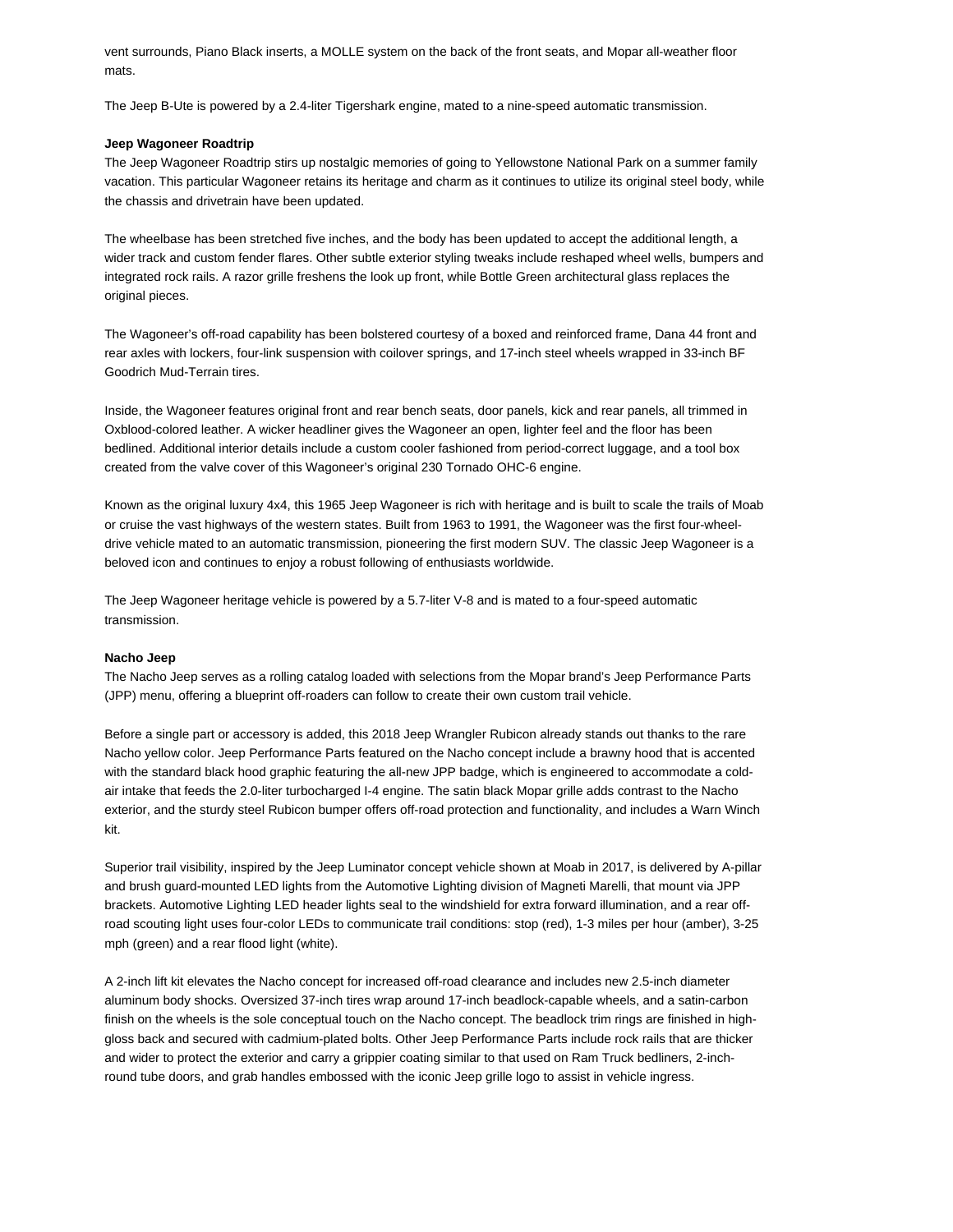The spare tire tailgate hinge reinforcement provides a rock-solid foundation for a spare tire carrier that mounts to the tailgate with strength enough to handle 37-inch tires. A JPP fuel door in black finish completes the exterior.

Off-road performance is achieved without sacrificing premium interior appointments. Black Katzkin leather seats are dressed up with the Jeep grille logo embroidered in light tungsten stitching on seatbacks, and light tungsten accent stitching on the seat bolsters.

## **Jeep Jeepster**

Available Jeep Performance Parts concept modifications combine to bring to life the Jeep Jeepster concept. Based on a Wrangler Rubicon, this concept evokes the color palette and speedy styling of the 1966 Jeepster.

The original's classic two-tone graphic theme is mirrored on its modern-day counterpart with a Firecracker Red body, set off by a Bright White concept hardtop, chopped by two inches, and a Bright White custom windshield raked back 2.5 degrees to create a cropped, compact appearance. The customized windshield maintains the all-new Wrangler's convenient fold-down feature. Bright White also accents the perimeter of the Rubicon fender flares, and an upper portion of the concept half doors. Jeep badging is replaced with a tri-color Jeepster hard badge.

The Jeepster deftly balances concept possibilities with a range of presently available Jeep Performance Parts, including a JPP hood and graphic, without the optional cold-air intake or snorkel. LED off-road lights in 5- and 7-inch applications illuminate the trail for the Jeepster, shining bright at up to 8,000 lumens. The LED lights are mounted to the A-pillar via light brackets. The Rubicon steel bumper features premium production LED fog lamps.

A 2-inch lift kit and 2.5-inch diameter aluminum body shocks work with oversized, 37-inch BF Goodrich KO2 tires to raise the Jeepster above off-road obstacles. Beadlock-capable 17-inch wheels are accented by body-color matching Firecracker Red beadlock trim rings. Additional items from the JPP portfolio include a black fuel door, grab handles and all-weather floor mats.

Inside the Jeepster, a concept tubular roll cage replaces the sport bar and an additional 38-inch tire is secured with a custom in-cabin spare tire carrier. The interior meshes off-road functionality with premium features, including black Katzkin leather seats with Rubicon Red Jeep grille logos embroidered on the seatbacks, and Rubicon Red accent stitching on the seat bolsters. The instrument panel inserts are Firecracker Red to tie in with the exterior.

Relocation of the spare tire to the cabin provides an opportunity for another custom touch: concept storage packs mounted to the tailgate for transport of gear and supplies such as food, water and tools. The packs feature a split design to accommodate the rearview camera. A concept rock step - a unique combination of a rock rail/side step completes the Jeepster.

## **Jeep J-Wagon**

The Jeep J-Wagon concept is personalized with Jeep Performance Parts to create a premium-styled vehicle equally at home on the trails and urban cityscapes.

Starting as a Wrangler Sahara, the J-Wagon is painted a conceptual Warm Neutral Grey with warm-tinted glass, and complemented with subtle Brass Monkey touches throughout the exterior. The J-Wagon features a version of the JPP hood designed with a cutout kit to work with the available snorkel, an appropriate choice for the sealed-cabin style of the vehicle. The hood latch is Brass Monkey and further embellished with a black Willys logo.

For hardcore off-roaders, new 5-inch LED lights mount with JPP brackets to deliver commercial and military grade illumination. That trail detail is balanced with the street-appeal of a Mopar black grille pulled from a Wrangler Rubicon, and features body-color matching bezel trim. The premium Sahara bumper aligns with the vehicle's color pattern via Brass Monkey fog lamp bezels. The J-Wagon concept also features 17-inch slot-design wheels that are also finished in Brass Monkey, a treatment chosen after receiving positive feedback in a sneak peek at the 2017 SEMA Show.

Black metal concept rock sliders guard the J-Wagon's exterior, and a matching black metal concept JPP roof rack offers utility and functionality to fit any lifestyle. A black JPP fuel door and Orange Crush accents on the Jeep badge